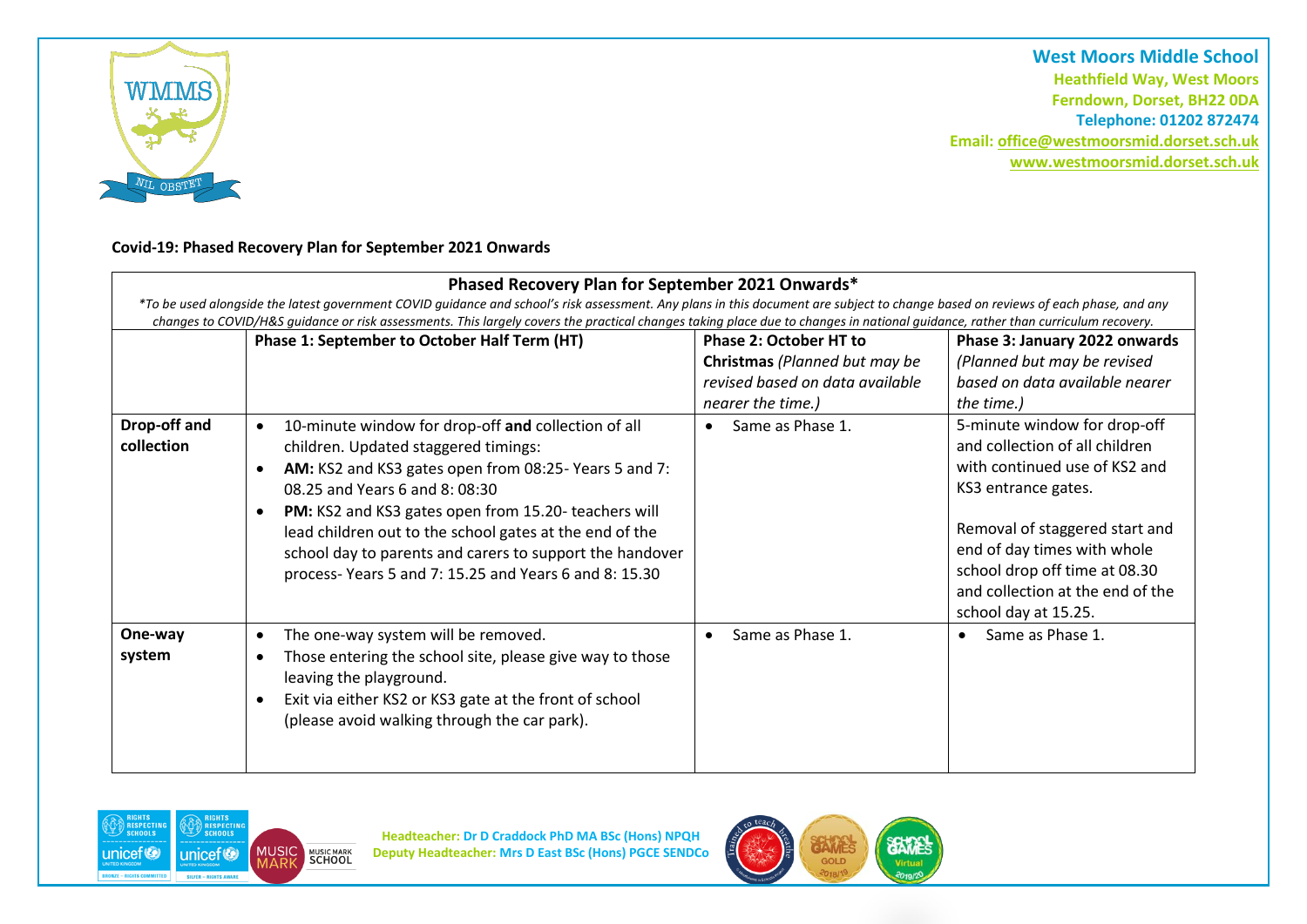| <b>Break times</b>               | $\bullet$<br>$\bullet$              | During break times, children will play in their year group<br>hub in an allocated zone. A weekly rota will be used for<br>play zones to ensure that all children have access to the<br>same resources.<br>This ensures children have more space to utilise during<br>their break.                                                                                                      | $\bullet$ | Same as Phase 1.                                                                                   |           | Keep under review.                                  |
|----------------------------------|-------------------------------------|----------------------------------------------------------------------------------------------------------------------------------------------------------------------------------------------------------------------------------------------------------------------------------------------------------------------------------------------------------------------------------------|-----------|----------------------------------------------------------------------------------------------------|-----------|-----------------------------------------------------|
| Lunch                            | $\bullet$<br>$\bullet$<br>$\bullet$ | As we did in the last summer term, hot dinners will be<br>available every day, alongside a selection of cold lunches.<br>Lunches will remain staggered across the school to<br>reduce the number of children using both the hall and<br>play areas at any one time.<br>Teaching assistants will be supporting lunch times to<br>provide some continuity with the rest of the day along | $\bullet$ | Further lunchtime clubs<br>introduced, with potentially<br>further mixing allowed within<br>clubs. | $\bullet$ | Potentially further mixing<br>allowed within clubs. |
|                                  | $\bullet$                           | with members of the SLT.<br>Some lunchtime clubs e.g. library club, gym/ fitness club,<br>Times Table Rockstar club etc. will be reintroduced.                                                                                                                                                                                                                                         |           |                                                                                                    |           |                                                     |
| <b>Bubbles/mixing</b><br>classes | $\bullet$                           | We will return to allowing children in different classes to<br>mix, but initially this contact should be planned and<br>recorded e.g. break times between the same two year<br>groups, sports leaders, intervention groups with registers.                                                                                                                                             |           | Review Phase 1 and adjust as<br>necessary.                                                         | $\bullet$ | Same as Phase 2.                                    |
|                                  | $\bullet$<br>$\bullet$<br>$\bullet$ | Ad-hoc and informal mixing should not take place.<br>Our school buddy system can begin outdoors between<br>KS3 and KS2.<br>Bubble system may need to return as part of contingency                                                                                                                                                                                                     |           |                                                                                                    |           |                                                     |
| <b>Good hygiene</b>              | $\bullet$                           | plan (in discussion with public health).<br>Good hygiene, including hand washing, "catch it, bin it,<br>kill it", coughing into an elbow, will continue to be<br>encouraged.                                                                                                                                                                                                           | $\bullet$ | Keep under review based on<br>latest guidance.                                                     | $\bullet$ | Keep under review based on<br>latest guidance.      |
|                                  | $\bullet$                           | Sanitisers outside classrooms to be maintained and<br>refilled by our school caretaker.<br>School staff responsible for ensuring other hygiene<br>materials are available in classrooms e.g. tissues, soap.<br>These can be requested from the school caretaker or                                                                                                                     |           |                                                                                                    |           |                                                     |
|                                  | $\bullet$                           | business manager.<br>Children should wash/sanitise their hands:                                                                                                                                                                                                                                                                                                                        |           |                                                                                                    |           |                                                     |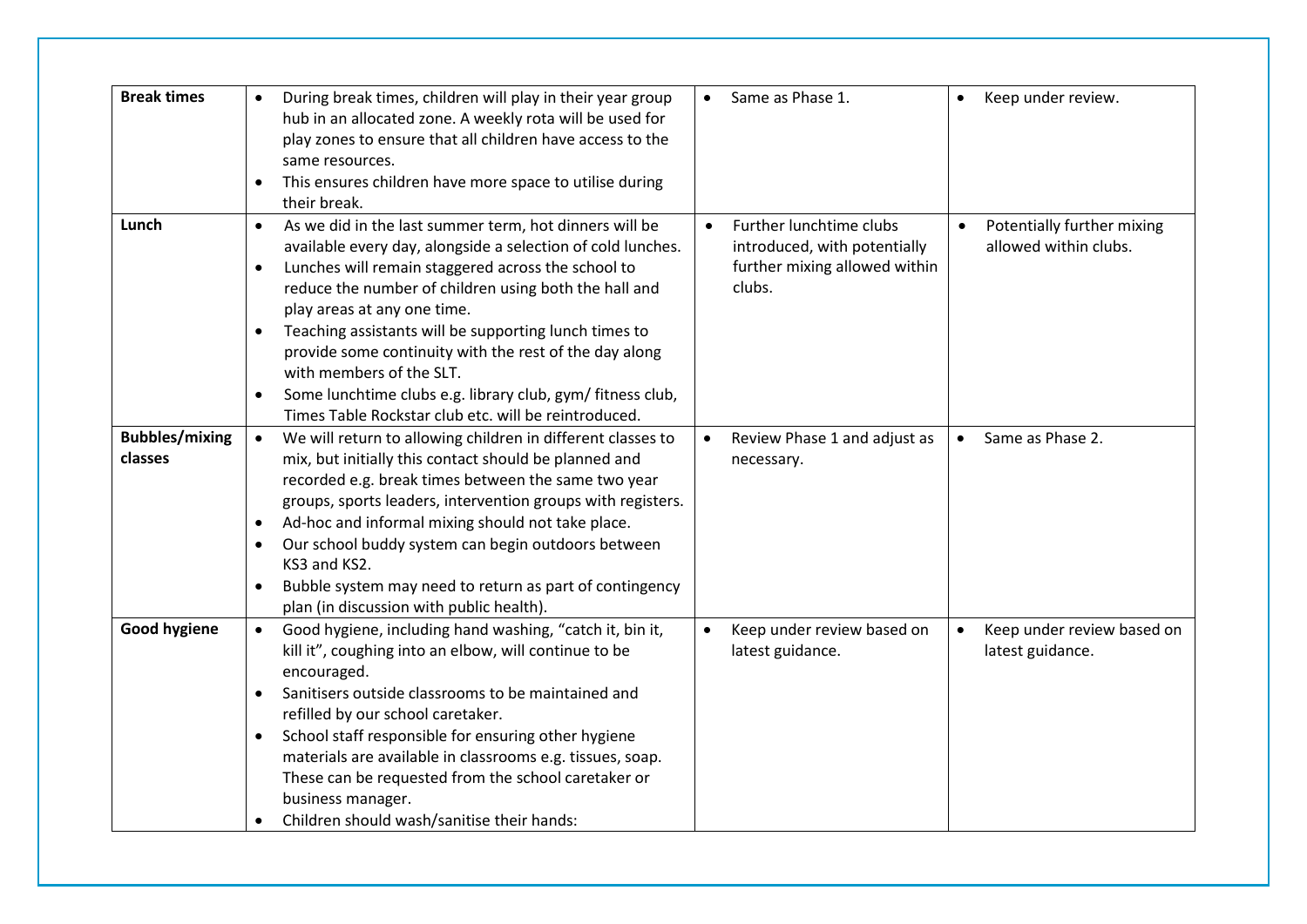| Before eating at break<br>Returning to the classroom after break<br>Before eating at lunch<br>Returning to the classroom after lunch<br>As they leave school<br>➤<br>At any other time when hands are<br>unclean e.g. after sneezing.<br><b>Regular LFD</b><br>Children in KS3 will be encouraged the have two Lateral<br>Follow latest government<br>Follow latest government<br>$\bullet$<br>$\bullet$<br>testing<br>Flow Tests on the school's site at the start of term<br>guidance on home testing.<br>guidance on home testing.<br>(03.09.2021 and 06.09.2021). Following onsite testing,<br>children in KS3 will be encouraged to continue twice<br>weekly testing at home, reporting results to both the<br>government and school to maintain accurate records.<br>Staff and families at home will continue to be encouraged<br>$\bullet$<br>to take part in twice-weekly LFD testing using home<br>testing kits. These can be ordered at:<br>https://www.gov.uk/order-coronavirus-rapid-lateral-<br>flow-tests<br>This is to pick up any asymptomatic cases and shouldn't<br>$\bullet$<br>be used where people are symptomatic (PCR tests should<br>still be used).<br>LFD testing remains voluntary.<br>$\bullet$<br><b>PE Kits</b><br>Children will continue to attend school in their PE kit on<br>Same as Phase 1.<br>Same as Phase 1.<br>$\bullet$<br>$\bullet$<br>$\bullet$<br>their PE days.<br>Children will have two PE sessions a week.<br>$\bullet$<br>At the start of term, a PE timetable to be shared with<br>$\bullet$<br>parents/carers so they know when to send their child into<br>school in their PE kit.<br><b>Interventions</b><br>Same as Phase 1.<br>Mixed-class interventions can resume, as long as a<br>Same as Phase 1.<br>$\bullet$<br>register is kept of children taking part (for contact tracing<br>as well as intervention record keeping).<br>TAs can work across several year groups and will be<br>$\bullet$ | Coming into school<br>➤                             |  |
|------------------------------------------------------------------------------------------------------------------------------------------------------------------------------------------------------------------------------------------------------------------------------------------------------------------------------------------------------------------------------------------------------------------------------------------------------------------------------------------------------------------------------------------------------------------------------------------------------------------------------------------------------------------------------------------------------------------------------------------------------------------------------------------------------------------------------------------------------------------------------------------------------------------------------------------------------------------------------------------------------------------------------------------------------------------------------------------------------------------------------------------------------------------------------------------------------------------------------------------------------------------------------------------------------------------------------------------------------------------------------------------------------------------------------------------------------------------------------------------------------------------------------------------------------------------------------------------------------------------------------------------------------------------------------------------------------------------------------------------------------------------------------------------------------------------------------------------------------------------------------------------------------------------------------------------------------------|-----------------------------------------------------|--|
|                                                                                                                                                                                                                                                                                                                                                                                                                                                                                                                                                                                                                                                                                                                                                                                                                                                                                                                                                                                                                                                                                                                                                                                                                                                                                                                                                                                                                                                                                                                                                                                                                                                                                                                                                                                                                                                                                                                                                            |                                                     |  |
|                                                                                                                                                                                                                                                                                                                                                                                                                                                                                                                                                                                                                                                                                                                                                                                                                                                                                                                                                                                                                                                                                                                                                                                                                                                                                                                                                                                                                                                                                                                                                                                                                                                                                                                                                                                                                                                                                                                                                            |                                                     |  |
|                                                                                                                                                                                                                                                                                                                                                                                                                                                                                                                                                                                                                                                                                                                                                                                                                                                                                                                                                                                                                                                                                                                                                                                                                                                                                                                                                                                                                                                                                                                                                                                                                                                                                                                                                                                                                                                                                                                                                            |                                                     |  |
|                                                                                                                                                                                                                                                                                                                                                                                                                                                                                                                                                                                                                                                                                                                                                                                                                                                                                                                                                                                                                                                                                                                                                                                                                                                                                                                                                                                                                                                                                                                                                                                                                                                                                                                                                                                                                                                                                                                                                            |                                                     |  |
|                                                                                                                                                                                                                                                                                                                                                                                                                                                                                                                                                                                                                                                                                                                                                                                                                                                                                                                                                                                                                                                                                                                                                                                                                                                                                                                                                                                                                                                                                                                                                                                                                                                                                                                                                                                                                                                                                                                                                            |                                                     |  |
|                                                                                                                                                                                                                                                                                                                                                                                                                                                                                                                                                                                                                                                                                                                                                                                                                                                                                                                                                                                                                                                                                                                                                                                                                                                                                                                                                                                                                                                                                                                                                                                                                                                                                                                                                                                                                                                                                                                                                            |                                                     |  |
|                                                                                                                                                                                                                                                                                                                                                                                                                                                                                                                                                                                                                                                                                                                                                                                                                                                                                                                                                                                                                                                                                                                                                                                                                                                                                                                                                                                                                                                                                                                                                                                                                                                                                                                                                                                                                                                                                                                                                            |                                                     |  |
|                                                                                                                                                                                                                                                                                                                                                                                                                                                                                                                                                                                                                                                                                                                                                                                                                                                                                                                                                                                                                                                                                                                                                                                                                                                                                                                                                                                                                                                                                                                                                                                                                                                                                                                                                                                                                                                                                                                                                            |                                                     |  |
|                                                                                                                                                                                                                                                                                                                                                                                                                                                                                                                                                                                                                                                                                                                                                                                                                                                                                                                                                                                                                                                                                                                                                                                                                                                                                                                                                                                                                                                                                                                                                                                                                                                                                                                                                                                                                                                                                                                                                            |                                                     |  |
|                                                                                                                                                                                                                                                                                                                                                                                                                                                                                                                                                                                                                                                                                                                                                                                                                                                                                                                                                                                                                                                                                                                                                                                                                                                                                                                                                                                                                                                                                                                                                                                                                                                                                                                                                                                                                                                                                                                                                            |                                                     |  |
|                                                                                                                                                                                                                                                                                                                                                                                                                                                                                                                                                                                                                                                                                                                                                                                                                                                                                                                                                                                                                                                                                                                                                                                                                                                                                                                                                                                                                                                                                                                                                                                                                                                                                                                                                                                                                                                                                                                                                            |                                                     |  |
|                                                                                                                                                                                                                                                                                                                                                                                                                                                                                                                                                                                                                                                                                                                                                                                                                                                                                                                                                                                                                                                                                                                                                                                                                                                                                                                                                                                                                                                                                                                                                                                                                                                                                                                                                                                                                                                                                                                                                            |                                                     |  |
|                                                                                                                                                                                                                                                                                                                                                                                                                                                                                                                                                                                                                                                                                                                                                                                                                                                                                                                                                                                                                                                                                                                                                                                                                                                                                                                                                                                                                                                                                                                                                                                                                                                                                                                                                                                                                                                                                                                                                            |                                                     |  |
|                                                                                                                                                                                                                                                                                                                                                                                                                                                                                                                                                                                                                                                                                                                                                                                                                                                                                                                                                                                                                                                                                                                                                                                                                                                                                                                                                                                                                                                                                                                                                                                                                                                                                                                                                                                                                                                                                                                                                            |                                                     |  |
|                                                                                                                                                                                                                                                                                                                                                                                                                                                                                                                                                                                                                                                                                                                                                                                                                                                                                                                                                                                                                                                                                                                                                                                                                                                                                                                                                                                                                                                                                                                                                                                                                                                                                                                                                                                                                                                                                                                                                            |                                                     |  |
|                                                                                                                                                                                                                                                                                                                                                                                                                                                                                                                                                                                                                                                                                                                                                                                                                                                                                                                                                                                                                                                                                                                                                                                                                                                                                                                                                                                                                                                                                                                                                                                                                                                                                                                                                                                                                                                                                                                                                            |                                                     |  |
|                                                                                                                                                                                                                                                                                                                                                                                                                                                                                                                                                                                                                                                                                                                                                                                                                                                                                                                                                                                                                                                                                                                                                                                                                                                                                                                                                                                                                                                                                                                                                                                                                                                                                                                                                                                                                                                                                                                                                            |                                                     |  |
|                                                                                                                                                                                                                                                                                                                                                                                                                                                                                                                                                                                                                                                                                                                                                                                                                                                                                                                                                                                                                                                                                                                                                                                                                                                                                                                                                                                                                                                                                                                                                                                                                                                                                                                                                                                                                                                                                                                                                            |                                                     |  |
|                                                                                                                                                                                                                                                                                                                                                                                                                                                                                                                                                                                                                                                                                                                                                                                                                                                                                                                                                                                                                                                                                                                                                                                                                                                                                                                                                                                                                                                                                                                                                                                                                                                                                                                                                                                                                                                                                                                                                            |                                                     |  |
|                                                                                                                                                                                                                                                                                                                                                                                                                                                                                                                                                                                                                                                                                                                                                                                                                                                                                                                                                                                                                                                                                                                                                                                                                                                                                                                                                                                                                                                                                                                                                                                                                                                                                                                                                                                                                                                                                                                                                            |                                                     |  |
|                                                                                                                                                                                                                                                                                                                                                                                                                                                                                                                                                                                                                                                                                                                                                                                                                                                                                                                                                                                                                                                                                                                                                                                                                                                                                                                                                                                                                                                                                                                                                                                                                                                                                                                                                                                                                                                                                                                                                            |                                                     |  |
|                                                                                                                                                                                                                                                                                                                                                                                                                                                                                                                                                                                                                                                                                                                                                                                                                                                                                                                                                                                                                                                                                                                                                                                                                                                                                                                                                                                                                                                                                                                                                                                                                                                                                                                                                                                                                                                                                                                                                            |                                                     |  |
|                                                                                                                                                                                                                                                                                                                                                                                                                                                                                                                                                                                                                                                                                                                                                                                                                                                                                                                                                                                                                                                                                                                                                                                                                                                                                                                                                                                                                                                                                                                                                                                                                                                                                                                                                                                                                                                                                                                                                            |                                                     |  |
|                                                                                                                                                                                                                                                                                                                                                                                                                                                                                                                                                                                                                                                                                                                                                                                                                                                                                                                                                                                                                                                                                                                                                                                                                                                                                                                                                                                                                                                                                                                                                                                                                                                                                                                                                                                                                                                                                                                                                            |                                                     |  |
|                                                                                                                                                                                                                                                                                                                                                                                                                                                                                                                                                                                                                                                                                                                                                                                                                                                                                                                                                                                                                                                                                                                                                                                                                                                                                                                                                                                                                                                                                                                                                                                                                                                                                                                                                                                                                                                                                                                                                            |                                                     |  |
|                                                                                                                                                                                                                                                                                                                                                                                                                                                                                                                                                                                                                                                                                                                                                                                                                                                                                                                                                                                                                                                                                                                                                                                                                                                                                                                                                                                                                                                                                                                                                                                                                                                                                                                                                                                                                                                                                                                                                            |                                                     |  |
|                                                                                                                                                                                                                                                                                                                                                                                                                                                                                                                                                                                                                                                                                                                                                                                                                                                                                                                                                                                                                                                                                                                                                                                                                                                                                                                                                                                                                                                                                                                                                                                                                                                                                                                                                                                                                                                                                                                                                            |                                                     |  |
|                                                                                                                                                                                                                                                                                                                                                                                                                                                                                                                                                                                                                                                                                                                                                                                                                                                                                                                                                                                                                                                                                                                                                                                                                                                                                                                                                                                                                                                                                                                                                                                                                                                                                                                                                                                                                                                                                                                                                            |                                                     |  |
|                                                                                                                                                                                                                                                                                                                                                                                                                                                                                                                                                                                                                                                                                                                                                                                                                                                                                                                                                                                                                                                                                                                                                                                                                                                                                                                                                                                                                                                                                                                                                                                                                                                                                                                                                                                                                                                                                                                                                            |                                                     |  |
|                                                                                                                                                                                                                                                                                                                                                                                                                                                                                                                                                                                                                                                                                                                                                                                                                                                                                                                                                                                                                                                                                                                                                                                                                                                                                                                                                                                                                                                                                                                                                                                                                                                                                                                                                                                                                                                                                                                                                            |                                                     |  |
|                                                                                                                                                                                                                                                                                                                                                                                                                                                                                                                                                                                                                                                                                                                                                                                                                                                                                                                                                                                                                                                                                                                                                                                                                                                                                                                                                                                                                                                                                                                                                                                                                                                                                                                                                                                                                                                                                                                                                            |                                                     |  |
|                                                                                                                                                                                                                                                                                                                                                                                                                                                                                                                                                                                                                                                                                                                                                                                                                                                                                                                                                                                                                                                                                                                                                                                                                                                                                                                                                                                                                                                                                                                                                                                                                                                                                                                                                                                                                                                                                                                                                            |                                                     |  |
|                                                                                                                                                                                                                                                                                                                                                                                                                                                                                                                                                                                                                                                                                                                                                                                                                                                                                                                                                                                                                                                                                                                                                                                                                                                                                                                                                                                                                                                                                                                                                                                                                                                                                                                                                                                                                                                                                                                                                            |                                                     |  |
|                                                                                                                                                                                                                                                                                                                                                                                                                                                                                                                                                                                                                                                                                                                                                                                                                                                                                                                                                                                                                                                                                                                                                                                                                                                                                                                                                                                                                                                                                                                                                                                                                                                                                                                                                                                                                                                                                                                                                            | deployed by the SENDCo who will liaise closely with |  |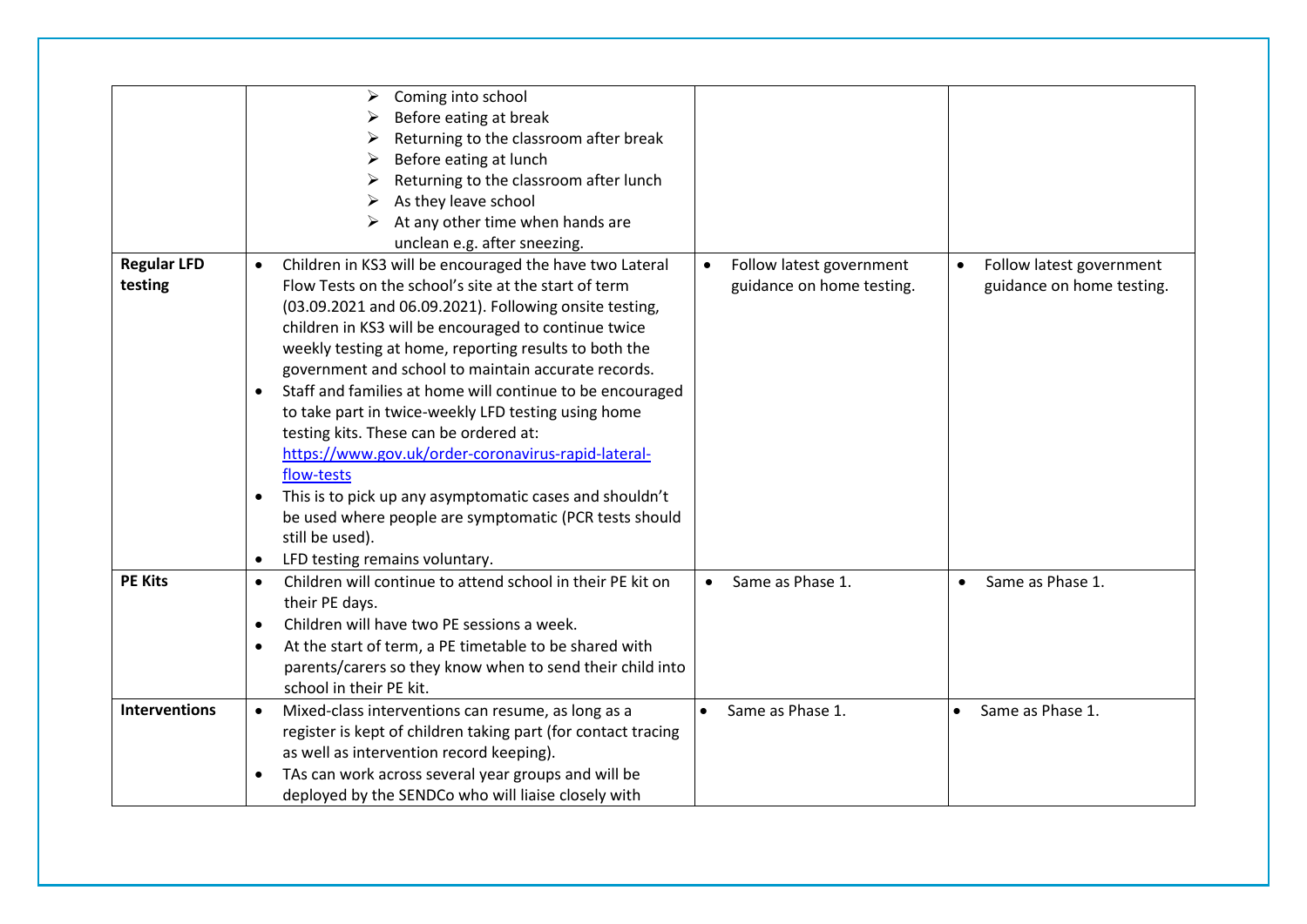|                                          | teachers to meet the needs of the children across the key<br>stage / school.                                                                                                                                                                                                                                                                                                                                                                                                                                                                                                                                                             |                                                                                                                                                                                                                                          |                               |
|------------------------------------------|------------------------------------------------------------------------------------------------------------------------------------------------------------------------------------------------------------------------------------------------------------------------------------------------------------------------------------------------------------------------------------------------------------------------------------------------------------------------------------------------------------------------------------------------------------------------------------------------------------------------------------------|------------------------------------------------------------------------------------------------------------------------------------------------------------------------------------------------------------------------------------------|-------------------------------|
| <b>School trips</b>                      | School trips, including residential, to return.<br>$\bullet$<br>Each trip should be risk assessed and should additional<br>$\bullet$<br>COVID risks be identified, e.g. cases within group on trip,<br>high risk at trip location, these risks should be mitigated if<br>possible, or the trip should be postponed.                                                                                                                                                                                                                                                                                                                      | Same as Phase 1.<br>$\bullet$                                                                                                                                                                                                            | Same as Phase 1.<br>$\bullet$ |
| <b>Parent and</b><br><b>Carer visits</b> | Volunteering to resume in full, with registers of contact.<br>$\bullet$<br>Library/ reading sessions reintroduced, with registers<br>$\bullet$<br>being taken and face coverings required.<br>Further parents' and carers' visits where distancing<br>$\bullet$<br>between parents/carers and children can be maintained<br>will resume e.g. music performances. Face coverings<br>required.<br>Possibility of further parents' and carers' visits with larger<br>groups of parents/carers (where distancing between<br>adults/children can't necessarily be maintained) to be<br>explored for Autumn 2 if possible e.g. Christmas Fair. | Explore possibility of further<br>parents visits where mixing<br>will take place should COVID<br>rates/local restrictions allow.                                                                                                         | Same as Phase 2.<br>$\bullet$ |
| <b>Parent and</b><br>carer meetings      | A hybrid approach to parent/ carer meetings will be<br>$\bullet$<br>taken.<br>Some information meetings/workshops will be offered in<br>$\bullet$<br>person, and some will take place either via Microsoft<br>Teams or by phone, accommodating parents' / carers'<br>preferences.<br>In the same way, if parents and carers request an<br>$\bullet$<br>individual meeting with a teacher, this may take place in<br>person or over the phone.                                                                                                                                                                                            | Gather feedback on hybrid<br>$\bullet$<br>approach and continue if<br>positive/adapt as necessary.<br>Hybrid approach to Parents'/<br>$\bullet$<br>Carers' Evening, with some<br>appointments in-person, and<br>some via Teams or phone. | Same as Phase 2.<br>$\bullet$ |
| <b>Homework</b>                          | Full guidance on weekly homework expectations will be<br>$\bullet$<br>shared with parents and carers near the start of term.<br>Full expectations of homework will resume so we ask for<br>$\bullet$<br>support and encouragement with this to ensure learning<br>taking place in school is consolidated at home.                                                                                                                                                                                                                                                                                                                        | Same as Phase 1.<br>$\bullet$                                                                                                                                                                                                            | Same as Phase 1.              |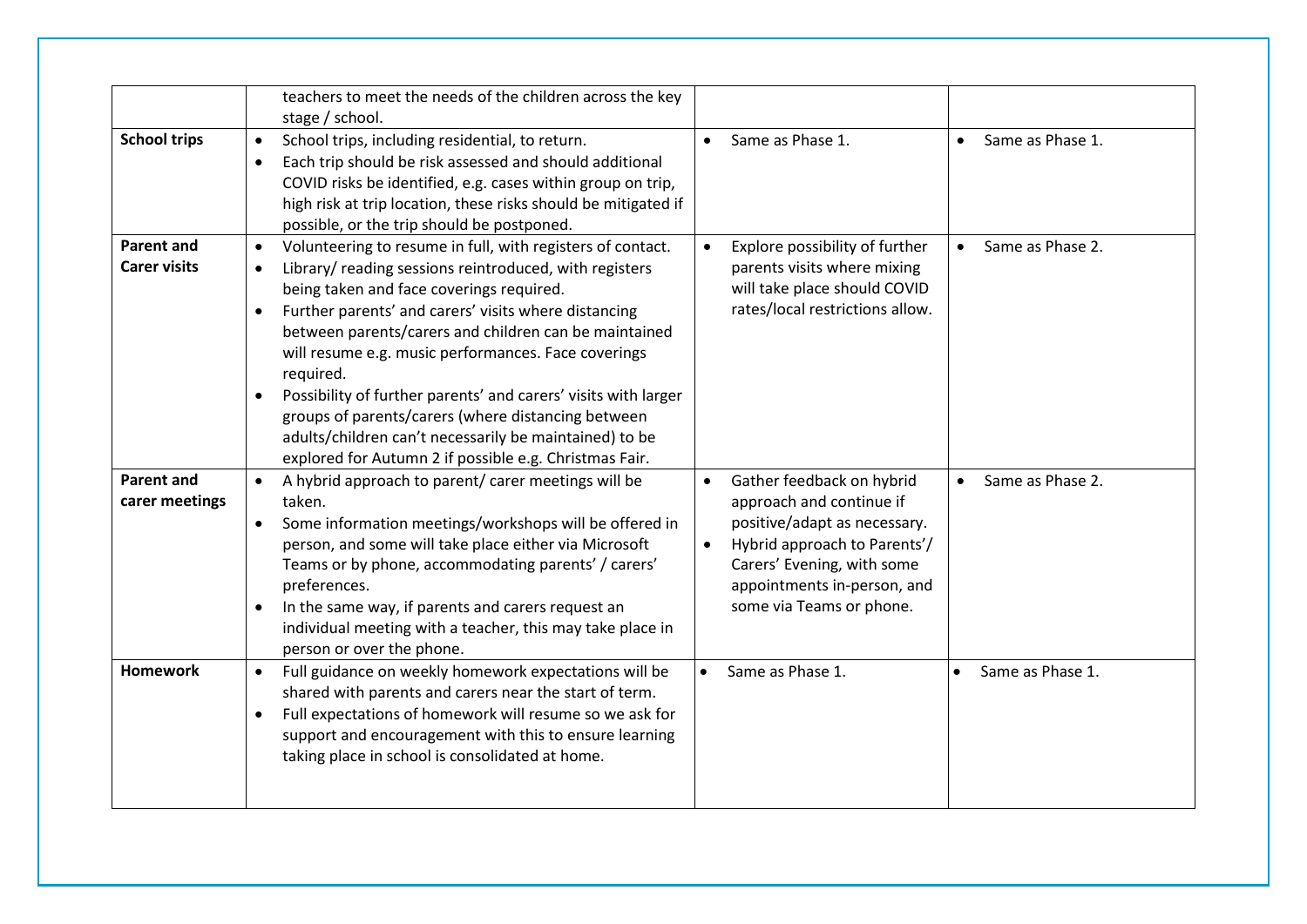| <b>Assemblies</b>     | A hybrid timetable of assemblies initially to allow for a<br>$\bullet$<br>reduced capacity in the hall.<br>Monday at 14.40pm: Whole School Rights Respecting<br>$\bullet$<br>School (RRS) assembly (virtual via Microsoft Teams in<br><b>Tutor Groups)</b><br>Tuesday at 14.40: Headteacher assembly in the hall for<br>KS <sub>2</sub><br>Wednesday at 14.40: Headteacher assembly in the hall<br>٠<br>for KS3<br>Friday at 14.40: Celebration assembly, alternating groups<br>$\bullet$<br>in the hall e.g. KS2 in the hall whilst KS3 remains in tutor<br>groups accessing the assembly virtually via Microsoft<br>Teams. (* Whole school celebration assemblies may be<br>held outdoors weather permitting.) | Assemblies will resume for<br>the whole school.<br>Monday at 14.40pm: RRS<br>$\bullet$<br>virtua assembly (in tutor<br>groups)<br>Tuesday at 14.40:<br>Headteacher assembly<br>Wednesday at 2.30pm: Tutor<br>$\bullet$<br>group assembly<br>Friday at 14.40: V.I.P.<br>$\bullet$<br>celebration assembly | Invite parents and carers of<br>$\bullet$<br>children who are receiving<br>their V.I.P. certificates to<br>attend and join us for our<br>celebration assembly. |
|-----------------------|------------------------------------------------------------------------------------------------------------------------------------------------------------------------------------------------------------------------------------------------------------------------------------------------------------------------------------------------------------------------------------------------------------------------------------------------------------------------------------------------------------------------------------------------------------------------------------------------------------------------------------------------------------------------------------------------------------------|----------------------------------------------------------------------------------------------------------------------------------------------------------------------------------------------------------------------------------------------------------------------------------------------------------|----------------------------------------------------------------------------------------------------------------------------------------------------------------|
| Remote<br>learning    | Remote learning will be available for children who are not<br>able to attend due to coronavirus restrictions.<br>Children will have access to their class learning via the ITS<br>$\bullet$<br>Learning Platform and so will be able to continue their<br>learning, following their timetable as normal.<br>Parents can request technology support from school if<br>$\bullet$<br>required.<br>Further information available in the Remote Learning<br>$\bullet$<br>Policy.                                                                                                                                                                                                                                      | Same as Phase 1 unless a<br>change to guidance.                                                                                                                                                                                                                                                          | Same as Phase 1 unless a<br>$\bullet$<br>change to guidance.                                                                                                   |
| <b>Face coverings</b> | Face coverings no longer required at drop-off/collection.<br>$\bullet$<br>Face coverings are required for use in the reception area<br>$\bullet$<br>and other communal areas, and if visiting school<br>alongside other parents and carers for an event or<br>performance e.g. music performance.<br>Contractors will require face coverings when working<br>$\bullet$<br>alongside others, or if working in communal areas.<br>Where visitors are working with a smaller, consistent<br>$\bullet$<br>group of children or individuals (e.g. supply teachers,<br>workshop providers, reading volunteers), face coverings<br>will not be required but will be a personal choice.                                  | Review guidance on face<br>coverings and amend<br>approach as necessary.                                                                                                                                                                                                                                 | Review guidance on face<br>$\bullet$<br>coverings and amend<br>approach as necessary.                                                                          |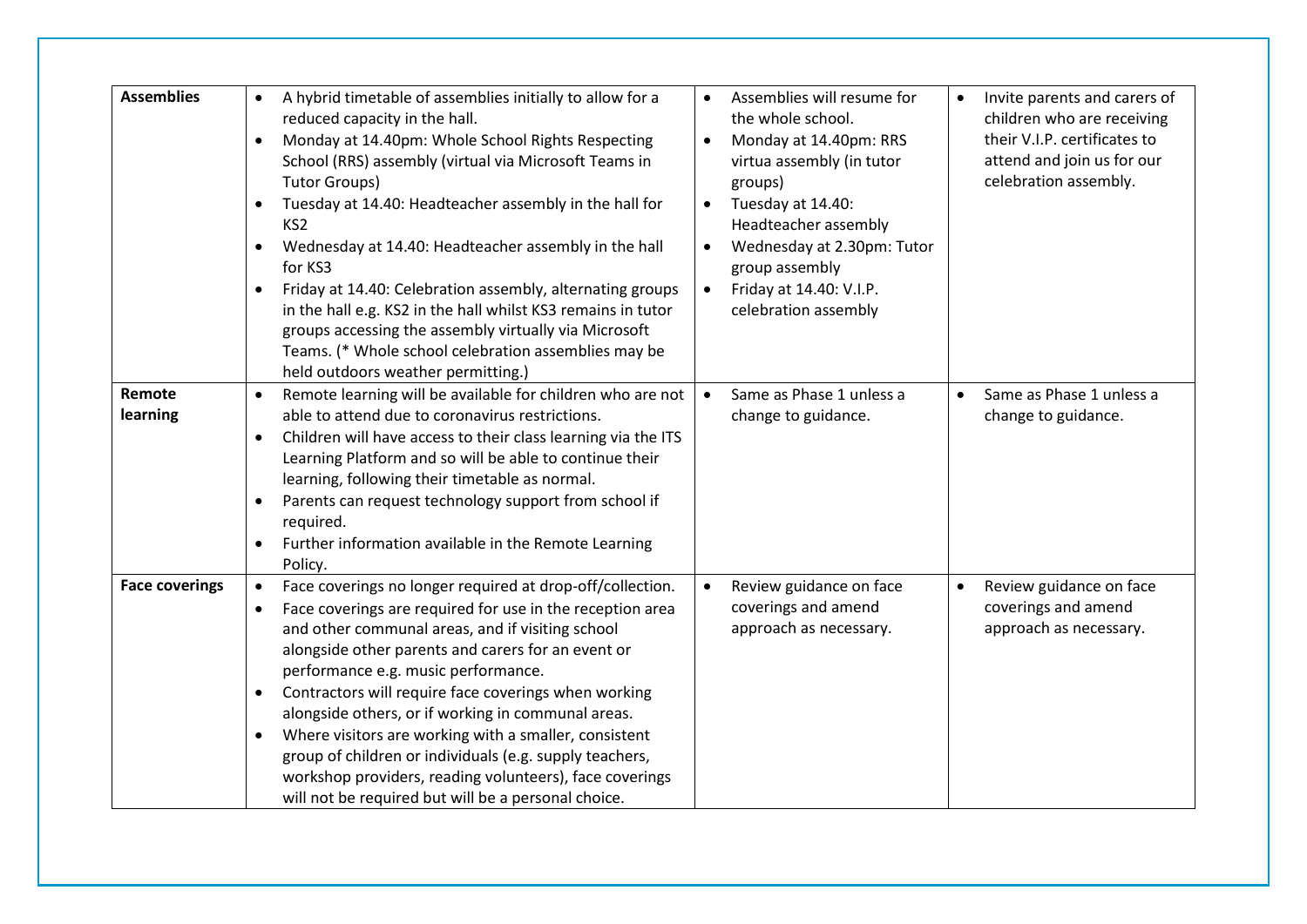| <b>Staffroom areas</b>        | For staff, face coverings around school will be a personal<br>$\bullet$<br>choice, but are no longer required in communal areas.<br>Staff should wear face coverings amongst large groups of<br>visitors where distancing cannot be maintained.<br>Social distancing is no longer required.<br>$\bullet$<br>Used dishes and cutlery should be cleaned in the<br>$\bullet$<br>dishwasher.<br>Microwaves should be cleaned between use.<br>$\bullet$<br>Staff are welcome to eat lunch in the Sewing Room if they<br>$\bullet$<br>prefer more space.                                                                                                                                                                                                             | Review the need to continue<br>$\bullet$<br>to use the Sewing Room as<br>additional space. | • Same as Phase 2.                                 |
|-------------------------------|----------------------------------------------------------------------------------------------------------------------------------------------------------------------------------------------------------------------------------------------------------------------------------------------------------------------------------------------------------------------------------------------------------------------------------------------------------------------------------------------------------------------------------------------------------------------------------------------------------------------------------------------------------------------------------------------------------------------------------------------------------------|--------------------------------------------------------------------------------------------|----------------------------------------------------|
| Cleaning                      | Additional cleaning of touch points around communal<br>$\bullet$<br>areas of school, including toilets, by site manager,<br>ensuring these areas are cleaned at least twice a day.<br>Teaching staff in classrooms have access to cleaning<br>$\bullet$<br>materials to clean further if necessary (e.g. if someone<br>sneezes over a surface).<br>Additional time with cleaning contractors to allow for<br>$\bullet$<br>further cleaning to take place.                                                                                                                                                                                                                                                                                                      | Review cleaning guidance and<br>$\bullet$<br>amend as necessary.                           | Same as Phase 2.<br>$\bullet$                      |
| Symptoms/<br><b>Isolation</b> | There has been a change to the rules on self-isolation.<br>Staff, children and parents/carers should self-isolate<br>$\bullet$<br>straight away and get a PCR test (a test that is sent to the<br>lab) as soon as possible if they have any of these 3<br>symptoms of COVID-19, even if they are mild:<br>a high temperature<br>➤<br>a new, continuous cough<br>$\triangleright$ a loss or change to your sense of smell or<br>taste<br>They should also self-isolate straight away if:<br>$\bullet$<br>$\triangleright$ they've tested positive for COVID-19 - this<br>means they have the virus<br>someone you live with has symptoms or<br>tested positive ( <i>unless</i> you are not required<br>to self-isolate - check below if this applies to<br>you) | Follow latest government<br>guidance on isolation.                                         | Follow latest government<br>guidance on isolation. |